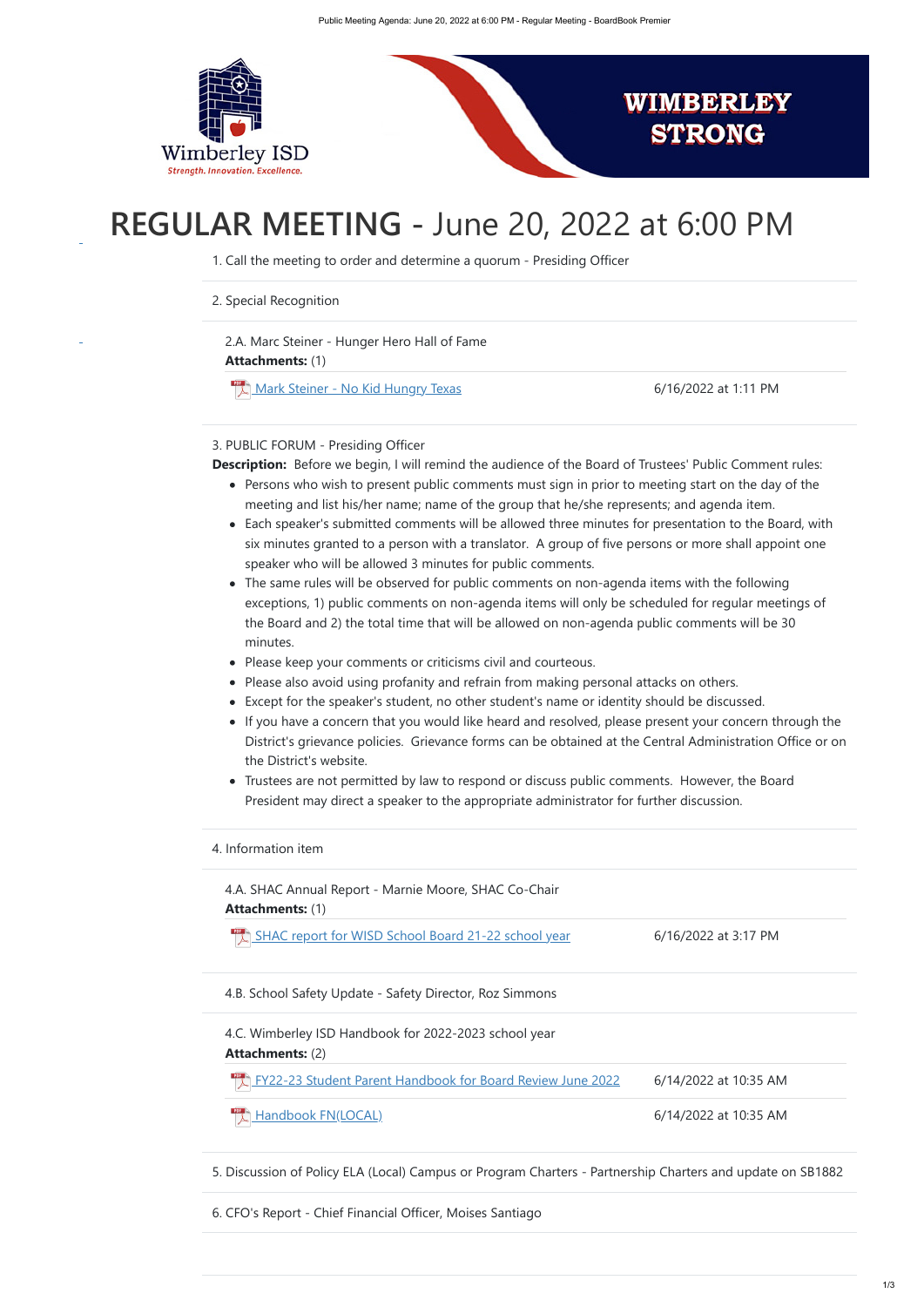**Attachments:** (1)

Monthly Financial Highlights May 2022 6/16/2022 at 3:47 PM

**Attachments:** (1)

[Check register\\_May 2022](https://meetings.boardbook.org/Documents/FileViewerOrPublic/2301?file=39581e7c-d5e5-4a7b-88f8-395fd094e199&isFromMeeting=True) 6/16/2022 at 3:48 PM

**Attachments:** (2)

 $\overline{\phantom{a}}$ [EOY ENROLLMENT](https://meetings.boardbook.org/Documents/FileViewerOrPublic/2301?file=5bf076f8-4aac-4963-886a-8676446b194f&isFromMeeting=True) 6/14/2022 at 10:42 AM

[EOY ENROLLMENT CHART](https://meetings.boardbook.org/Documents/FileViewerOrPublic/2301?file=1c98c477-e2aa-472d-9215-3c0f94add6c5&isFromMeeting=True) **EOY ENROLLMENT CHART** 

**Attachments:** (1)

 $\frac{1}{2}$  [Minutes 052322R](https://meetings.boardbook.org/Documents/FileViewerOrPublic/2301?file=18ff390f-b15d-4736-90a4-d07c3e3046b6&isFromMeeting=True) 6/16/2022 at 1:41 PM

**Attachments:** (1)

 $\frac{1}{2}$  [Minutes 050222C](https://meetings.boardbook.org/Documents/FileViewerOrPublic/2301?file=1d2dd29b-fc7e-4dff-8093-1f8a5dbb7bdf&isFromMeeting=True) 6/16/2022 at 1:24 PM

**Attachments:** (1)

 $\mathbb{P}^{\text{DF}}$ [CONSENT PAGE- Bond invoices](https://meetings.boardbook.org/Documents/FileViewerOrPublic/2301?file=c2dbadd7-7941-4fc5-9004-cad08df58afb&isFromMeeting=True) 6/16/2022 at 2:19 PM

**Attachments:** (2)

 $\frac{\text{PDF}}{\text{L}}$ [SHAC Revised Health Lesson Plans](https://meetings.boardbook.org/Documents/FileViewerOrPublic/2301?file=826eb054-407a-4c14-b10c-87ad41b9ddbc&isFromMeeting=True) 6/16/2022 at 3:27 PM

 $\overline{\mathcal{L}}$ [SHAC Proposed revisions to health curriculum \(1\)](https://meetings.boardbook.org/Documents/FileViewerOrPublic/2301?file=d0228d7b-3753-48dc-8c63-c9ed395f454b&isFromMeeting=True) 6/16/2022 at 3:27 PM

6.A. Financials

6.B. Check Register

6.C. Third Quarter Investment Report

7. Superintendent's Report

7.A. Entry Plan Progress

8. Board President Report

9. Consent Agenda - Presiding Officer

**Description:** Discussion and necessary action - The following items may be considered in part or in entirety.

9.A. Student Enrollment, End of Year

9.B. Minutes of the Regular Meeting, May 23, 2022

**Attachments:** (2) 9.G. Wimberley ISD Code of Conduct for 2022-2023 school year

[FY23 Code of Conduct Draft for Board Approval June 2022](https://meetings.boardbook.org/Documents/FileViewerOrPublic/2301?file=480b3fe6-c9e6-4af5-873e-a40e4940f819&isFromMeeting=True) 6/14/2022 at 10:36 AM

[Code of Conduct FO\(LOCAL\)](https://meetings.boardbook.org/Documents/FileViewerOrPublic/2301?file=35a8393f-963b-4bf9-9597-81369f639adf&isFromMeeting=True) 6/14/2022 at 10:36 AM

9.C. Minutes of the Called Meeting, May 2, May 27, 2022

#### 9.D. Approve Bond Expenditures

9.E. July Board meeting moved from July 18 to July 11

9.F. SHAC Curriculum Recommendations for 2022-23